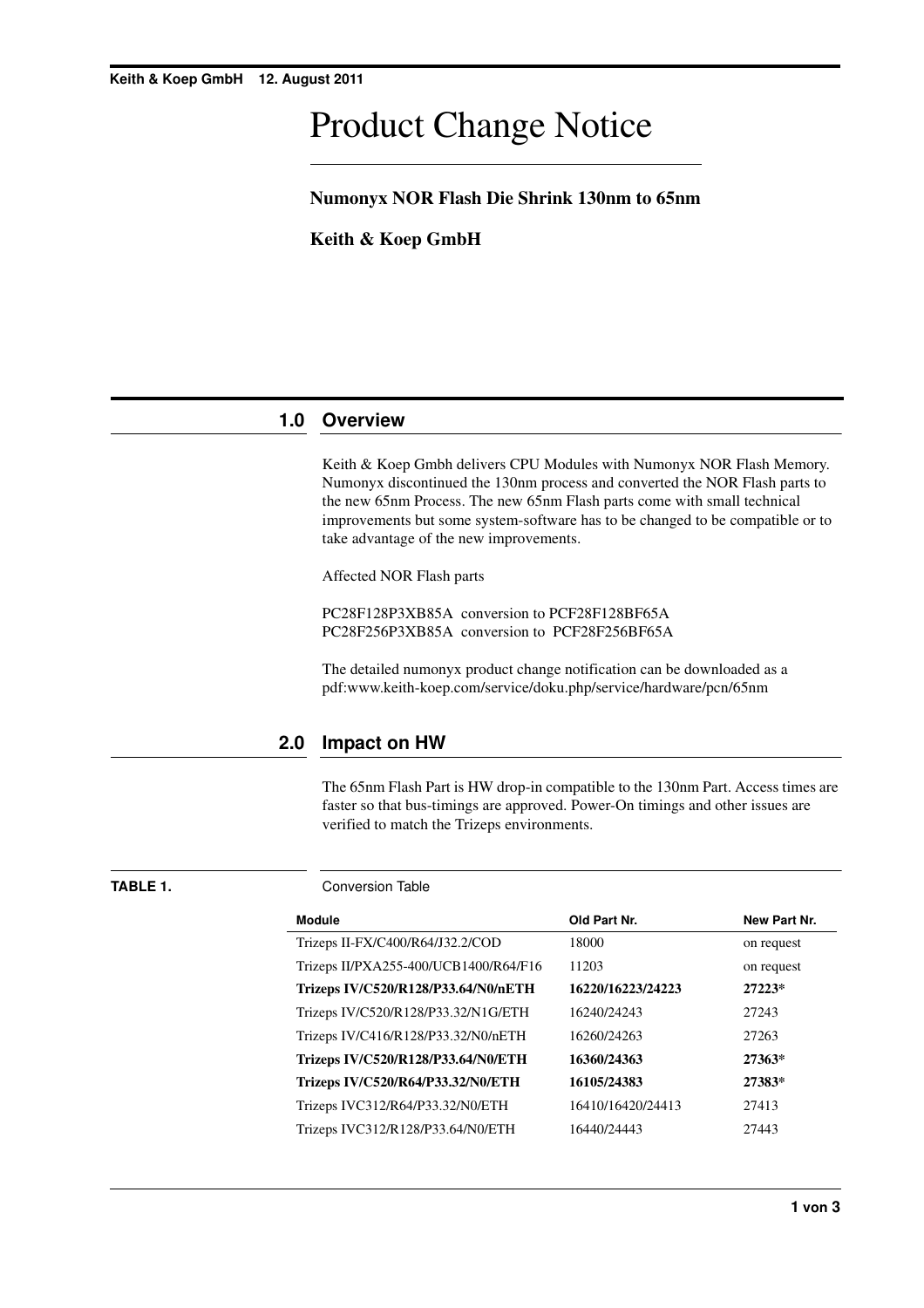| <b>Module</b>                                   | Old Part Nr.      | New Part Nr. |
|-------------------------------------------------|-------------------|--------------|
| Trizeps IV/C520/R64/P33.64/N0/ETH               | 16460/24463       | 27463        |
| Trizeps IV/C312/R64/P33.32/N0/nETH              | 16480/24483       | 27483        |
| Trizeps IV/C416/R64/P33.32/N0/ETH               | 16500/24503       | 27503        |
| Trizeps IV-/C416/R64/P33.64/N0/ETH              | 16510/16513/24513 | 27513        |
| Trizeps IV/E312/X64/P33.32/N0/nETH              | 16540/24543       | 27543        |
| Trizeps IV/C312/R128/P33.32/N0/ETH              | 16603/24603       | 27603        |
| Trizeps IV/C624/R128/P33.64/N0/ETH              | 24643             | 27643        |
| Trizeps IV/C624/R128/P33.64/N1G/ETH             | 24663             | 27663        |
| Trizeps V/C806/R128/P32.33/N0/ETH               | 21020             | 21120*       |
| Trizeps V/C806/R256/P32.33/N0/ETH               | 21040             | 21140        |
| Trizeps IV-WL/C520/R128/P30.32.1/N1G/<br>WL/COD | 19012211/19014211 | on request   |
| *best selling modules                           |                   |              |

### **3.0 Impact on Sowftware**

#### **3.1 Bootloader**

Old bootloaders do not take advantage of the new writebuffer size. The user experience will be slower deployment compared to new bootloaders, but same boot performance.

New bootloaders (newer than: ) are using the new writebuffer. The resulting deploy process is much faster compared to 130nm Flash.

#### **3.2 Persistant Registry**

The OS-Images contain HAL code writing the persistant registry. This code part uses the same procedures as the bootloader. The write speed is slower compared to updated firmware, but working.

#### **3.3 Flashdisk Folder**

The flashdisk folder is represented through a transaction based filemanager, written by Intel/Numonyx, the Intel Persistant Storage Manager (IPSM).

There are Major Versions 3 and 4 available. Within the last years customers used mainly Versions 3.7 or 4.0

#### **3.3.1 IPSM4.0 IPSM4.14**

The IPSM Version 4 takes full advantage of the increased writebuffer size and can be used unmodified.

#### **3.3.2 IPSM3.7 and older versions**

The IPSM in Version 3.7 allocates 64Words for the writebuffer. Unfortunately the software queries the writebuffersize from the CFI and does not test sizes against hardcoded bounds. IPSM3.x will not work unmodified.